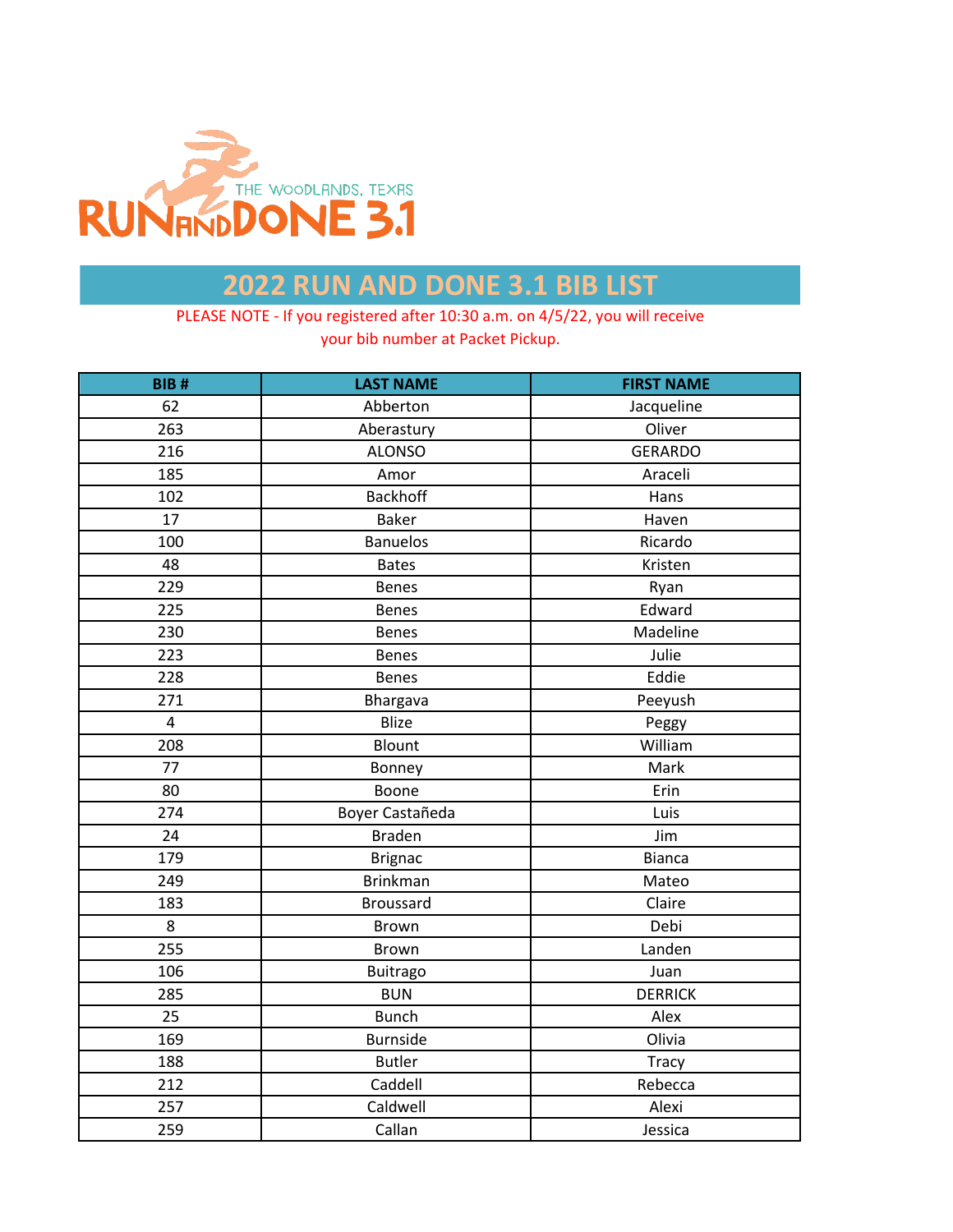

| BIB# | <b>LAST NAME</b> | <b>FIRST NAME</b> |
|------|------------------|-------------------|
| 127  | Cappabianca      | Carrie            |
| 214  | Carroll          | Erika             |
| 166  | Chapman          | Dinell            |
| 194  | Chapman          | Lawson            |
| 192  | Chapman          | Sarah             |
| 193  | Chapman          | Lilith            |
| 200  | Chapman          | Lawrence          |
| 125  | Charbonneau      | Max               |
| 6    | Chase            | Stacey            |
| 242  | Chavez           | Javier            |
| 117  | Chotain          | Ashley            |
| 186  | Chroust          | Tanya             |
| 132  | Clark            | Robert            |
| 279  | Clark            | Ethan             |
| 278  | Clark            | Elijah            |
| 280  | Clark            | Nathaniel         |
| 277  | Clark            | Caitlin           |
| 91   | Conner           | Emmaline          |
| 124  | Conner           | Jennifer          |
| 238  | Conti            | Benjamin          |
| 139  | Cooper           | Patrick           |
| 138  | Cooper           | Kevin             |
| 136  | Crabtree         | Ella              |
| 142  | Creighton        | Abby              |
| 272  | Creighton        | Sam               |
| 164  | Cumbie           | Jennifer          |
| 10   | Davis            | MollyAnne         |
| 88   | Davis            | Christopher       |
| 256  | Decker           | Neil              |
| 122  | Delgado          | Niko              |
| 206  | Delzer           | Miles             |
| 207  | Delzer           | Ronnie            |
| 129  | Dillon           | Meredith          |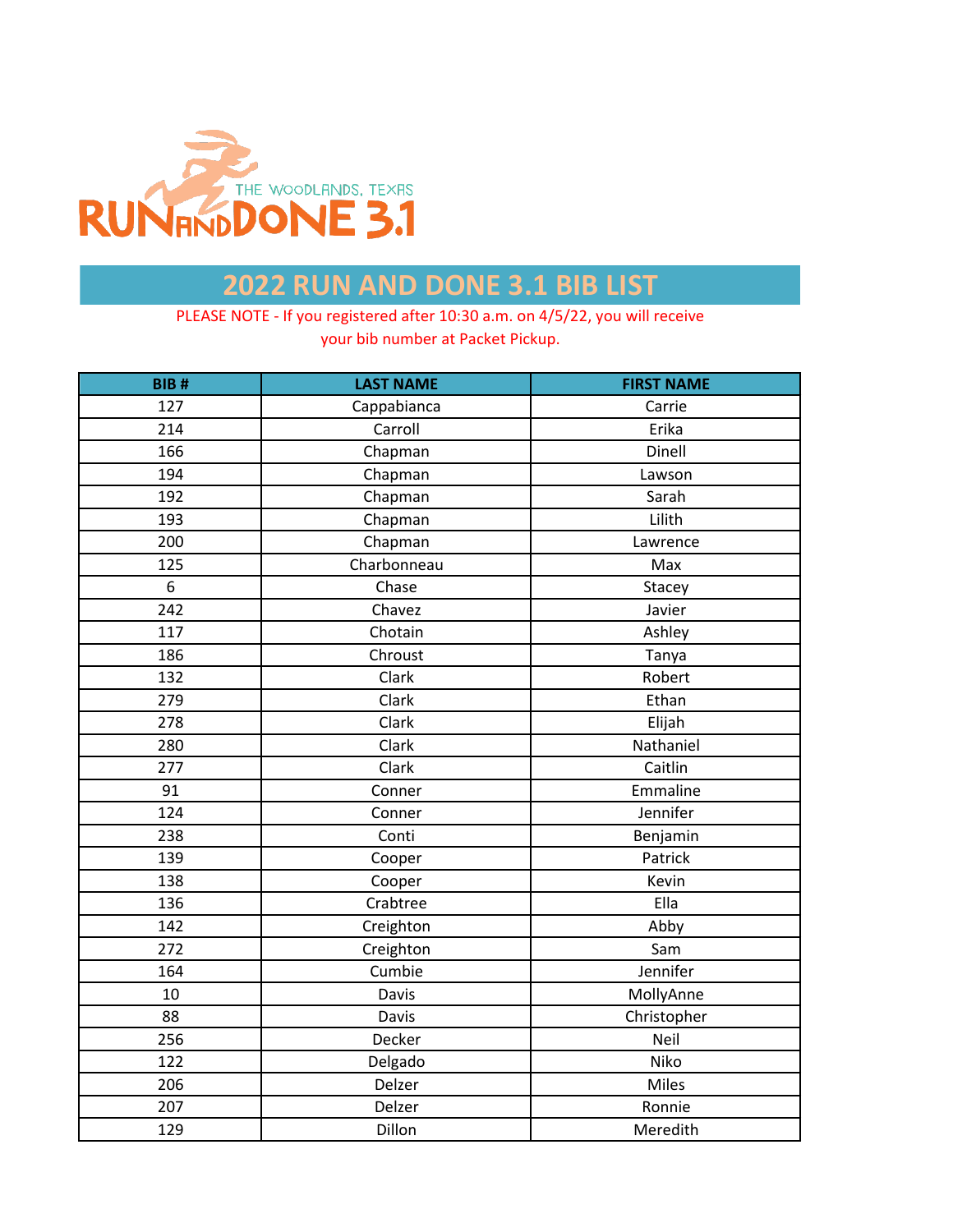

| <b>BIB#</b>    | <b>LAST NAME</b> | <b>FIRST NAME</b> |
|----------------|------------------|-------------------|
| 36             | Donadio          | Angie             |
| 191            | Duarte           | Libia             |
| $\overline{2}$ | <b>DuBose</b>    | Justin            |
| 218            | Dunbar           | Mary              |
| 61             | Duplantis        | BK                |
| 155            | Effendi          | Sabih             |
| 79             | Elliott          | Chambie           |
| 68             | Elliott          | Diane             |
| 3              | <b>Ellis</b>     | Steven            |
| 227            | Evans            | Will              |
| 71             | Farias           | Juan              |
| 198            | Fernandez        | Yesiree           |
| 275            | Fernandez        | Susan             |
| 281            | Fernandez        | Scott             |
| 23             | Flynn            | Jon               |
| 19             | Fontenot         | Seth              |
| 126            | Foo              | Shu-Yee           |
| 189            | <b>FORERO</b>    | CARLOS            |
| 190            | Forero           | Matias            |
| 199            | Frankovitch      | Zrinka            |
| 182            | Fulleylove       | Steven            |
| 266            | Garcia           | Isabel            |
| 251            | Garon            | Joshua            |
| 252            | Garon            | Karli             |
| 50             | Gavia            | David             |
| 211            | Gaviria          | Silvia            |
| 121            | Giannaris        | Joanne            |
| 237            | Gnass            | Esteban           |
| 49             | Goel             | Avni              |
| 58             | Gordon           | <b>Brooke</b>     |
| 22             | Gray             | Jennifer          |
| 233            | Gray             | Cristina          |
| 260            | Guichard         | Luis              |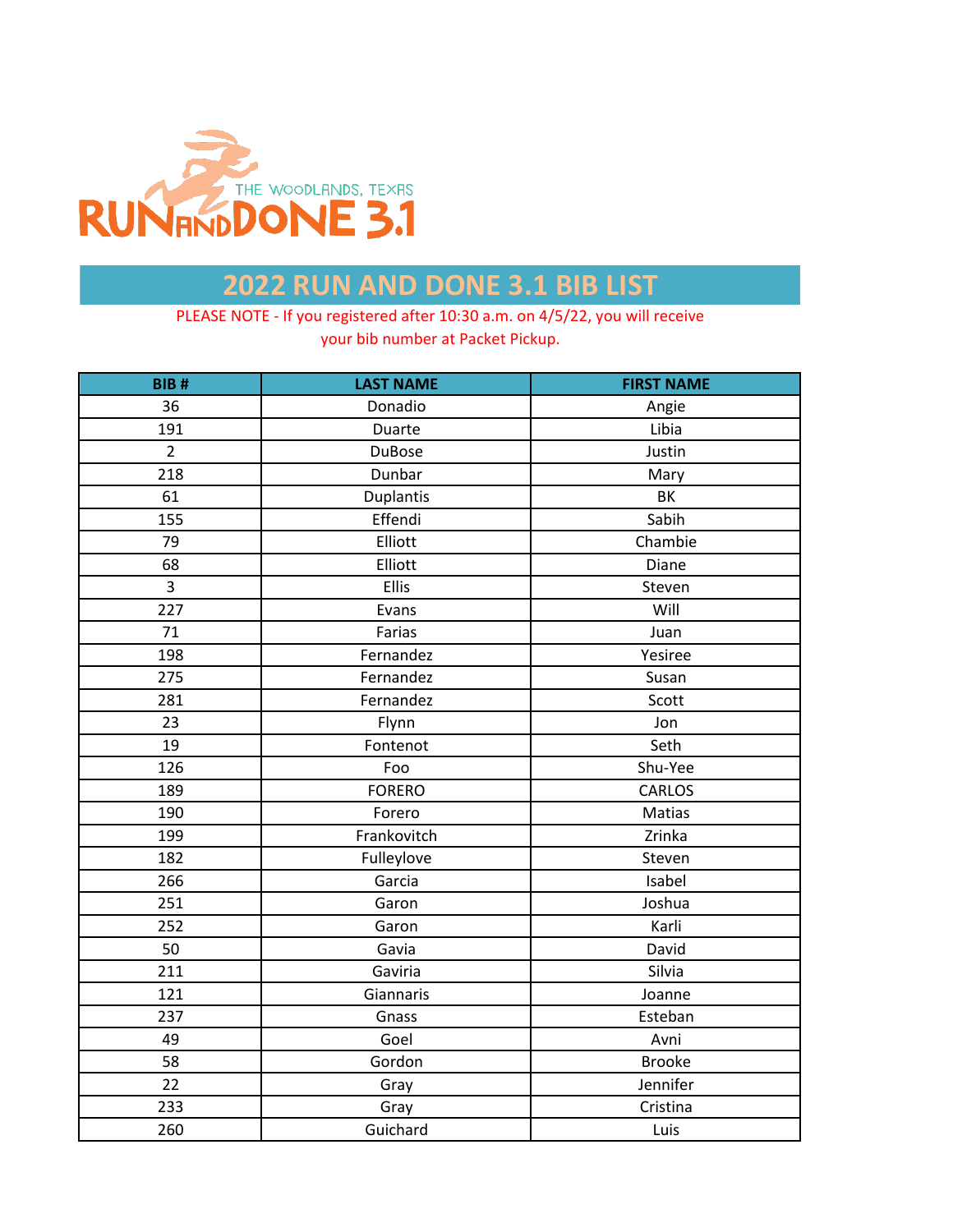

| <b>BIB#</b> | <b>LAST NAME</b> | <b>FIRST NAME</b> |
|-------------|------------------|-------------------|
| 156         | Hahn             | Lynn              |
| 38          | Hall             | Natalee           |
| 41          | Hall             | Mike              |
| 180         | Haynes           | Carl              |
| 105         | Hebert           | Synomen           |
| 76          | Hebert           | <b>Brett</b>      |
| 20          | Hecht            | Peter             |
| 163         | Henderson        | Christopher       |
| 234         | Hennigan         | Ashley            |
| 246         | Hennigan         | Noah              |
| 283         | Hermanto         | Tjokro            |
| 184         | Hernandez        | Miguel            |
| 241         | Hernandez        | Valery            |
| 134         | Hubbard          | Michele           |
| 282         | Hulett           | Joe               |
| 90          | Hull             | John              |
| 40          | Hunt             | Diane             |
| 78          | Hunter           | Simon             |
| 116         | Hunziker         | Lenee             |
| 108         | Hunziker         | Scott             |
| 98          | Hunziker         | Parker            |
| 224         | Hurley           | Rachel            |
| 265         | Ibarra           | Jimena            |
| 86          | Ingram           | Jay               |
| 170         | Jagla            | Bill              |
| 143         | Jakusik          | Mary              |
| 231         | Jarrell          | Cody              |
| 175         | Jenninfs         | Suzie             |
| 177         | Jennings         | Bobby             |
| 258         | John             | Kristen           |
| 44          | Johnson          | Ann               |
| 245         | jose             | Thankam           |
| 26          | joslin           | henry             |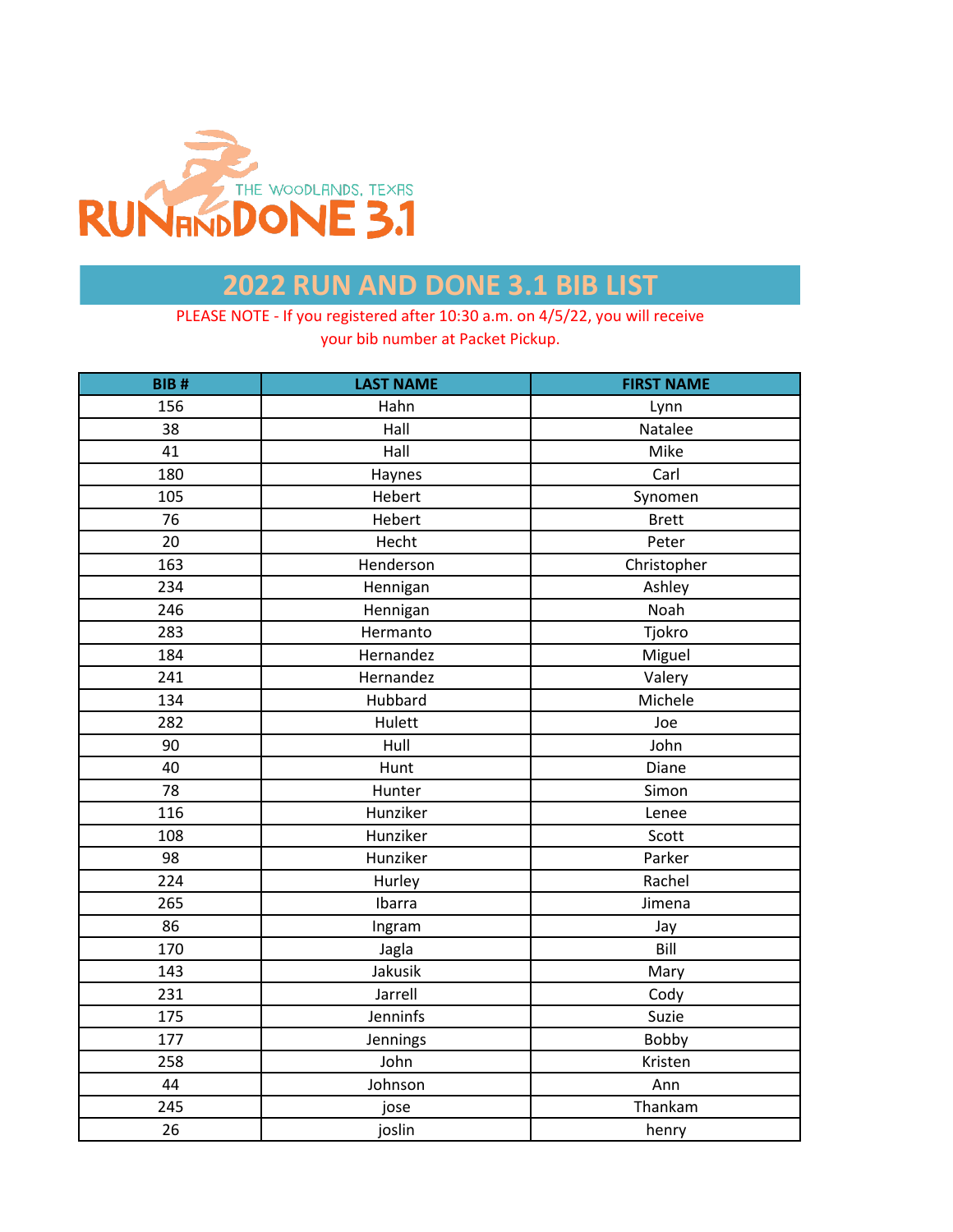

| <b>BIB#</b> | <b>LAST NAME</b> | <b>FIRST NAME</b> |
|-------------|------------------|-------------------|
| 187         | Julian           | Becky             |
| 232         | Justice          | Bobby             |
| 158         | Kahn             | <b>Brandon</b>    |
| 181         | Kirby            | David             |
| 64          | Knoth            | Allison           |
| 95          | Kora             | Swetha            |
| 73          | Kora             | Druva             |
| 144         | Koshy            | Benil             |
| 145         | Koshy            | Betty             |
| 253         | Kovacs           | Bethany           |
| 222         | Kuykendall       | <b>Brad</b>       |
| 135         | Lancaster        | Diane             |
| 27          | Langille         | Rachel            |
| 226         | Langille         | Peter             |
| 203         | Lango            | Miriam            |
| 178         | Larkin           | Melissa           |
| 247         | Lawrence         | Julie Elizabeth   |
| 254         | Lazarte-bansuan  | Loubel            |
| 165         | Leas             | Jessica           |
| 74          | Leddy            | Jaden             |
| 11          | Lee              | Phoebe            |
| 148         | Lewis Starr      | <b>Barbara</b>    |
| 75          | Lincoln          | Sarah             |
| 119         | Lincoln          | Darren            |
| 146         | Linkerhof        | Michiel           |
| 147         | Linkerhof        | Thijs             |
| 267         | Llano Heredia    | Martha            |
| 213         | Lockwood         | Zoe               |
| 31          | Lopez            | Saul              |
| 291         | Lopez            | Adrianne          |
| 152         | Lorenzo          | Maria del carmen  |
| 210         | Luttrell-Freeman | Alexandra         |
| 221         | Mattson          | Michael           |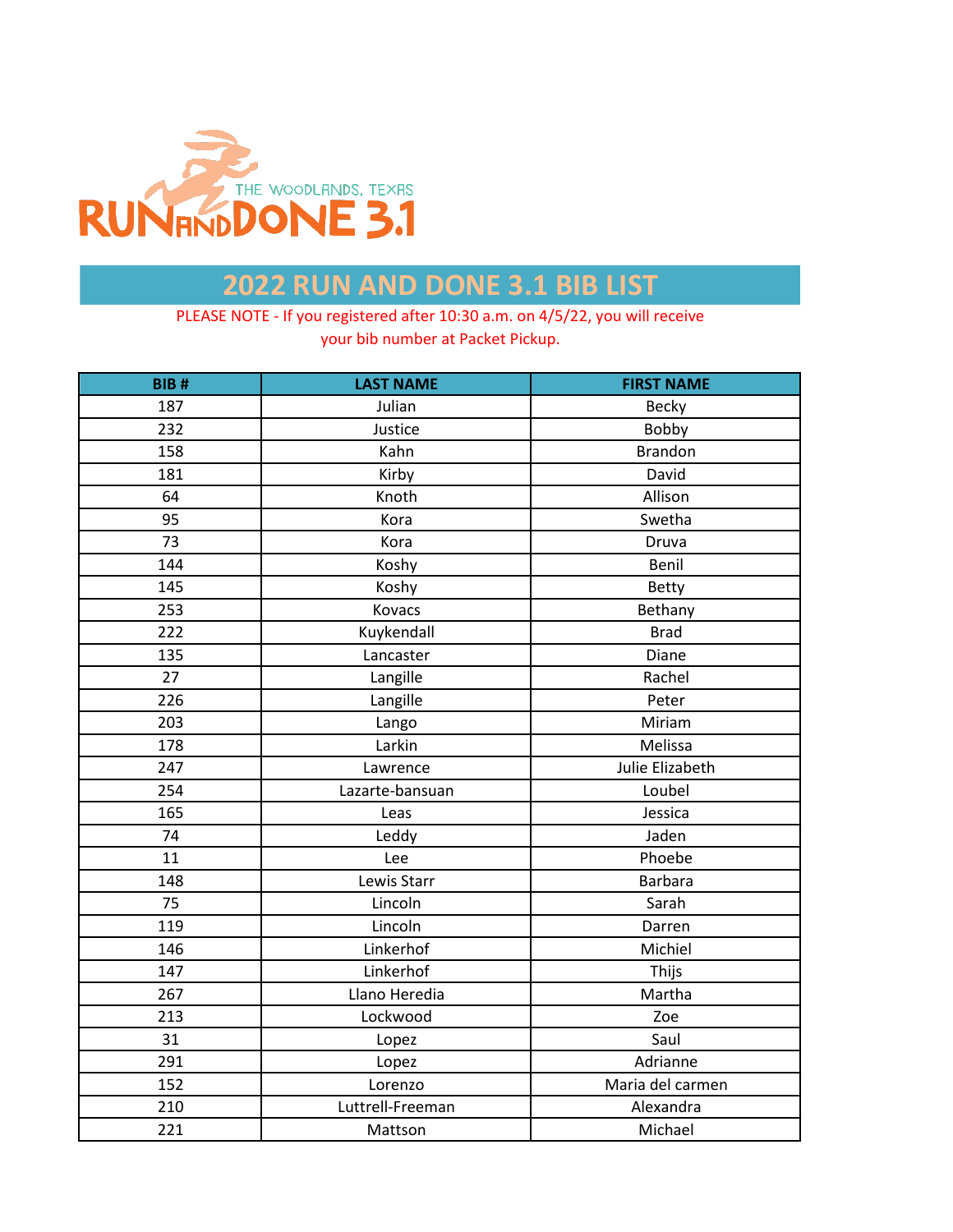

| <b>BIB#</b>    | <b>LAST NAME</b>  | <b>FIRST NAME</b> |
|----------------|-------------------|-------------------|
| 243            | McCauley          | Micah             |
| 160            | McGuire           | Shannon           |
| $\mathbf{1}$   | <b>McWilliams</b> | Kathleen          |
| 87             | McWilliams        | Dierk             |
| 118            | Meier             | Kristin           |
| 261            | Mercado           | Alejandra         |
| 18             | Michalski         | MIchael           |
| 52             | Michel            | Mariana           |
| 235            | Miller            | Ben               |
| 69             | Mitchell          | Fiona             |
| 201            | Mitchell          | Sharon            |
| 107            | Mohr              | Kevin             |
| 21             | Mueller           | Sarah             |
| $\overline{7}$ | Naufal            | Ziad              |
| 94             | Navejas           | Tiffany           |
| 85             | Navejas           | Juan              |
| 276            | Nelson            | Jason             |
| 262            | Newton            | Rich              |
| 33             | Nichols           | Ralph             |
| 115            | Nichols           | Matthew           |
| 167            | NIEMANN           | Cathy             |
| 13             | <b>Niles</b>      | Kendra            |
| 195            | Nunez             | Eduardo           |
| 196            | Nunez             | Eliana            |
| 34             | <b>OLIVO</b>      | ALEJANDRO 'ALEX'  |
| 81             | O'Reilly          | Karl              |
| 264            | Otero             | Miguel            |
| 54             | Pace              | Sandy             |
| 111            | Pacheco           | Fabiana           |
| 236            | Park              | Brayden           |
| 101            | Parker            | Raven             |
| 270            | Patel             | Tapan             |
| 67             | Paulish           | Nicholas          |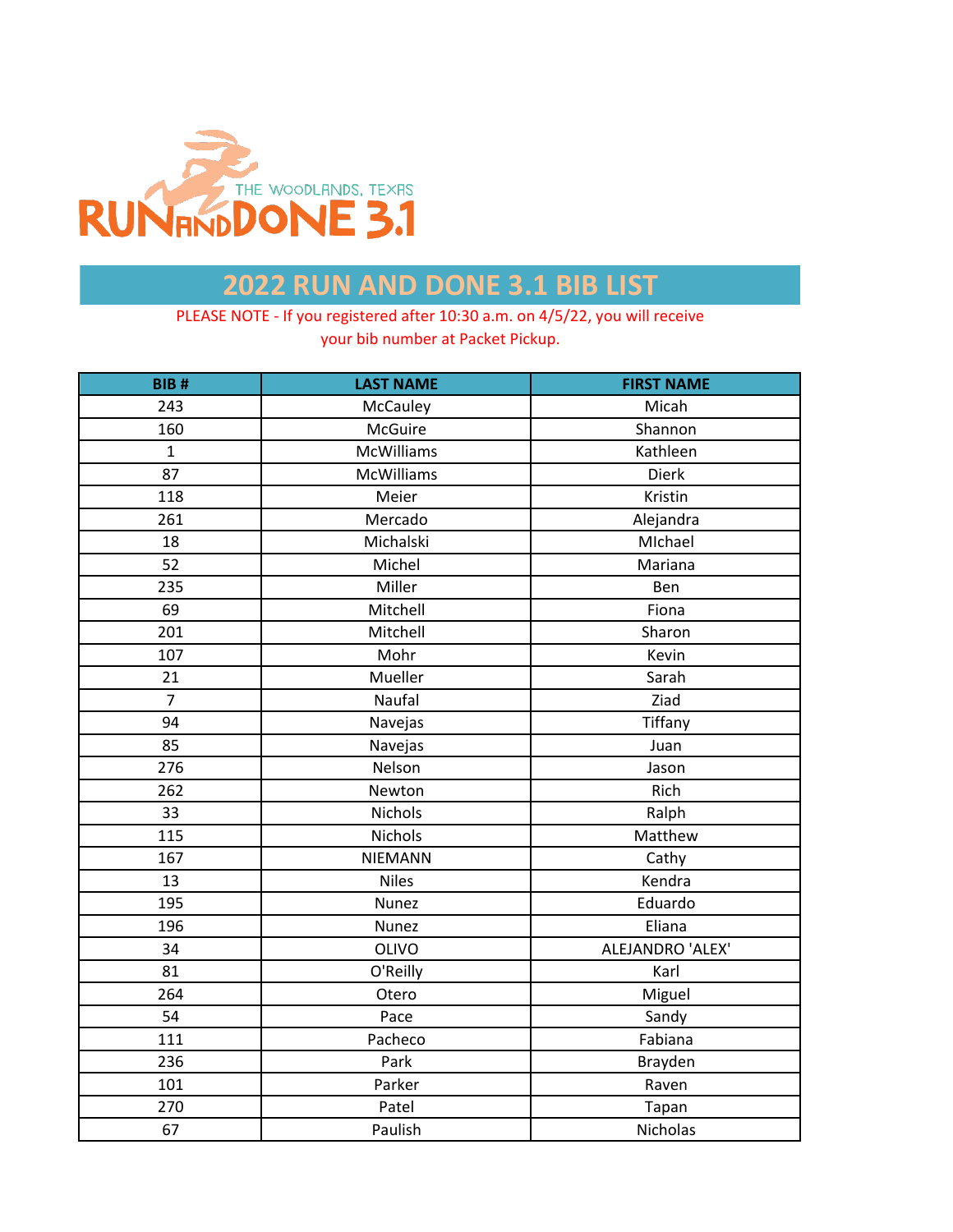

| BIB# | <b>LAST NAME</b> | <b>FIRST NAME</b> |
|------|------------------|-------------------|
| 110  | Pelcastre        | Mauricio          |
| 287  | Peloquin         | Stephanie         |
| 289  | Peloquin         | Matthew           |
| 290  | Peloquin         | Liam              |
| 83   | Pettey           | Craig             |
| 133  | Phipps           | Valerie           |
| 284  | <b>PHUNG</b>     | <b>ERIKA</b>      |
| 159  | Pigott           | Teri              |
| 296  | Pogue            | Peyton            |
| 293  | Pogue            | Randy             |
| 294  | Pogue            | Patty             |
| 295  | Pogue            | Parker            |
| 82   | Prather          | Keri              |
| 37   | Presswood        | <b>Blake</b>      |
| 103  | Price            | Paul              |
| 114  | Procaccini       | Gabe              |
| 176  | Rivera           | Laura             |
| 154  | Rivers           | <b>Brock</b>      |
| 153  | Rivers           | Todd              |
| 56   | Robles           | <b>Dulce</b>      |
| 171  | Rodger           | Glauber           |
| 286  | Rodriguez        | Valerie           |
| 288  | Rodriguez        | Dylan             |
| 215  | Rodriguez-Walker | Jennifer          |
| 42   | Rutledge         | Mark              |
| 217  | Ryan             | Jennifer          |
| 269  | <b>SANCHEZ</b>   | VALERIA           |
| 268  | Sanchez-Williams | <b>MARIANA</b>    |
| 161  | Savala           | Erin              |
| 162  | Savala           | Robert            |
| 30   | Sawtelle         | Jenna             |
| 174  | Scott            | Rachel            |
| 120  | Sharif           | Naim              |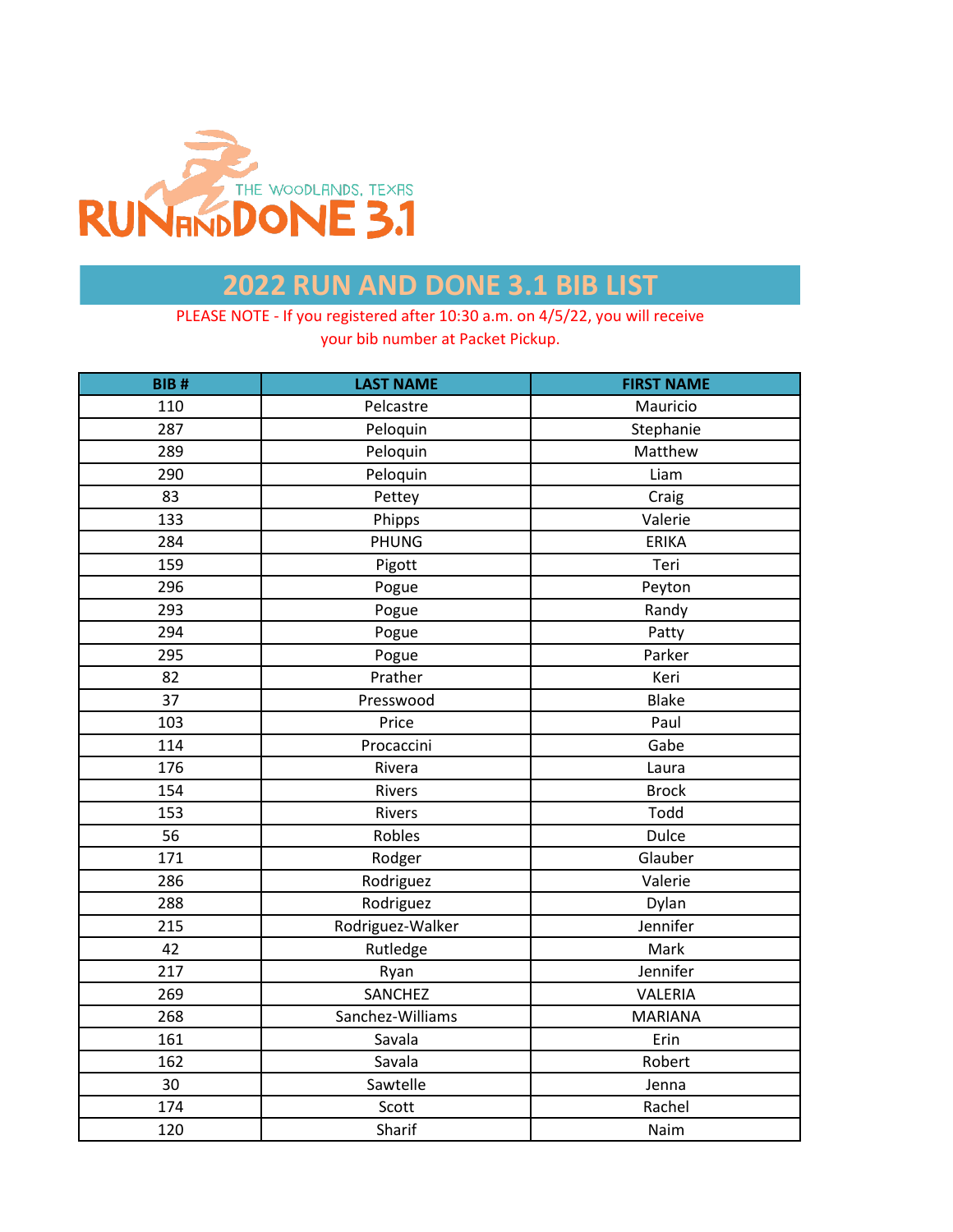

| <b>BIB#</b>    | <b>LAST NAME</b> | <b>FIRST NAME</b> |
|----------------|------------------|-------------------|
| 157            | <b>SHARIF</b>    | <b>FAYSAL</b>     |
| 63             | Sherrell         | Megan             |
| 51             | Simonsen         | Natalie           |
| 45             | Simonsen         | <b>Brian</b>      |
| 35             | Skarich          | George            |
| 15             | Skogsberg        | Linda             |
| 28             | Slate            | John              |
| 96             | Sosa             | Enrique           |
| 46             | Spencer          | James             |
| 14             | Sperry           | Keith             |
| 66             | Springate        | Gordon            |
| 172            | Stanley          | Trey              |
| 109            | Stepan           | Zoey              |
| 219            | Stolyarova       | Anna              |
| 113            | Strong           | <b>Bret</b>       |
| 292            | Susick           | Katie             |
| 43             | Sutter           | Chris             |
| 32             | Sutter           | Dana              |
| 16             | Sutter           | Madison           |
| 128            | Tacchino         | Joseph            |
| 151            | Tacchino         | Mia               |
| 149            | Tacchino         | Melissa           |
| 150            | Tacchino         | Nathan            |
| 29             | Tillson          | Sabrina           |
| 239            | Tinsley          | Linda             |
| 273            | Tinsley          | Sloane            |
| 173            | Tobin            | Angie             |
| $\overline{5}$ | Todd             | Dennis            |
| 220            | Torres           | Maria Fernanda    |
| 137            | Torsey           | Sandra            |
| 168            | Trebar           | Jacqueline        |
| 112            | Trenholme        | Christopher       |
| 59             | Trevino          | Luis              |